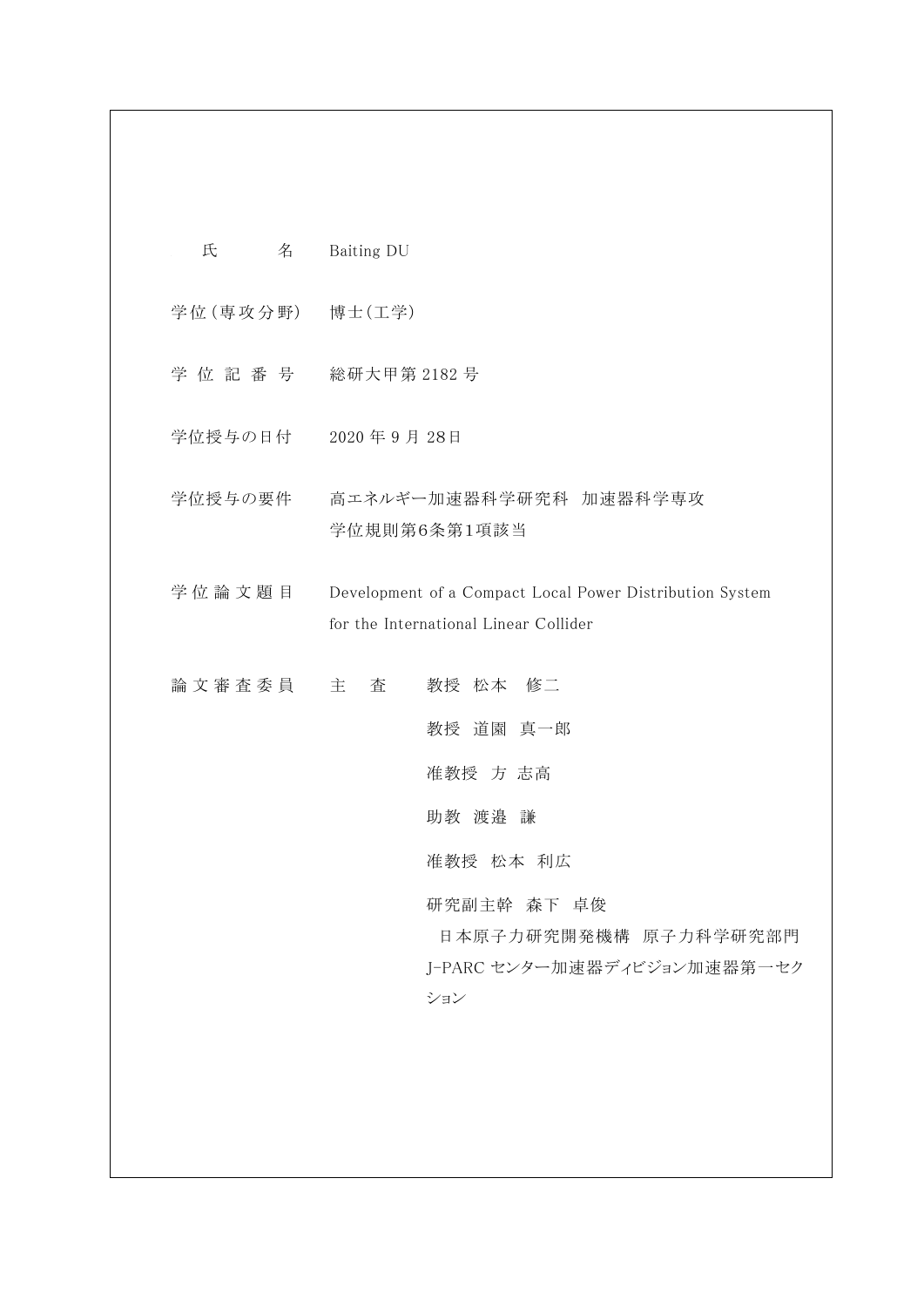## **Summary of Doctoral Thesis**

Name in full Baiting DU

Title Development of Compact Local Power Distribution System for the International Linear Collider

In this research the compact Local Power Distribution System (LPDS) for the International Linear Collider (ILC) is developed and tested in the Super-conducting RF Test Facility (STF) at the KEK.

The 250 GeV ILC accelerates the electron and positron beams to 125 GeV by the Superconducting (SC) cavities. The RF power generated from a 10 MW multi-beam klystron is transmitted to 39 cavities by the Power Distribution System (PDS). The RF signal has a frequency of 1.3 GHz, a repetition rate of 5 Hz and a pulse width of 2 ms. The total number of RF units and cavities are 236 and approximately 8,000 for the 250 GeV ILC. The distance between adjacent cavities is 1,326 mm thus the phase difference between adjacent cavities is 90°. Each PDS is composed of three LPDSs for 13 cavities. The power fed to the LPDS is divided to three secondary LPDSs for four or five cavities by the variable power divider. The average input power for the LPDS for five cavities is approximately 1.3 MW. This research focused on the development of secondary LPDS. The ILC Technical Design Report (ILC-TDR) indicates the accelerating gradient of SC cavity has the variation of  $\pm 20\%$  owing to the cavity performance, yielding variation of input power. The requirement of LPDS is presented in the ILC-TDR: the LPDS is remotely controlled; the adjustment of input power satisfy the variation of accelerating gradient for SC cavity; the LPDS can be integrated on the cryomodule. Also the beams are expected to be accelerated on the crest of RF field to improve the beam energy. The variable hybrid (VHB) and variable phase shifter (VPS) are occupied in the LPDS to adjust the power and phase of SC cavities. The cryomodule integrated with LPDS is installed in tunnel by cart due to the limited space of tunnel. Considering the LPDS presented in the ILC-TDR, the cart cannot be removed after the installation result in the assembled difficulty.

The compact LPDS is developed to solve the assembled difficulty and reduce the production cost. Several candidates with new arrangement of RF components for the compact LPDS are presented. The VPS are moved from bypass of each cavity to the main road of compact LPDS to compensate the phase shift of subsequent VHB. Thus the phase shift of VHB is not accumulated for all the following cavity. This arrangement can reduce the required adjusted phase range and also geometrical length of VPS. The adjustment of input power for SC cavity is estimated for  $\pm 25\%$  to satisfy the  $\pm 20\%$ variation of accelerating gradient. The corresponding coupling ratio of the VHB should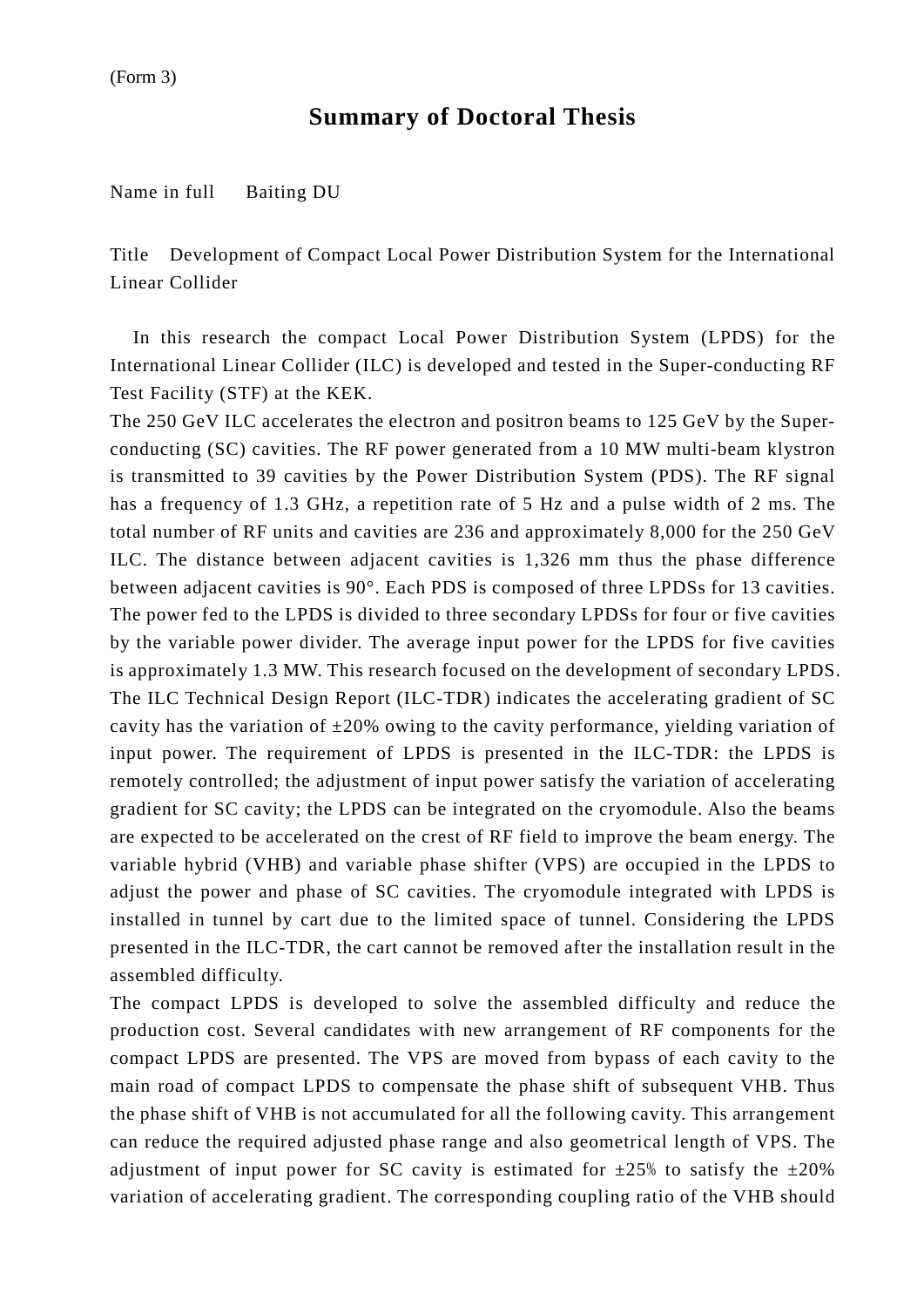have the range from -8.84 to -2.04 dB. The compact VHB is designed to satisfy required coupling ratio. Two metallic fins are installed in the VHB and moved symmetrically to adjust the power coupling ratio. The length of compact VHB is decreased from 1,100 mm to 730 mm. The simulated reflection is less than -30.0 dB and the power transmitted to dummy load is less than -29.6 dB. In case of  $\pm 25\%$  variation of coupling ratio, the maximal phase shift of the VHB is 17°. Considering some margin, the required phase of the VPS is 35°. The geometrical length of compact VPS is decreased from 600 mm to 300 mm. The simulated phase of the VPS can be adjusted from 35.9° to -1.9° with return loss less than -30.0 dB. The Fixed Phase Shifter (FPS) is designed to adjust the phase difference between adjacent cavities to 90°. The phase of FPS can be shifted from standard waveguide by changing the width of waveguide. Total eight FPSs with narrow width or wide width are designed for the upstream and downstream compact LPDSs. The simulation of compact LPDS satisfy the requirement of power distribution and phase. Total three VHBs, four VPSs and three FPSs are manufactured to constructed and demonstrated the compact LPDS for four cavities in the STF.

Before constructing compact LPDS, the measurement of S parameter and test of power handling capability are necessary for the RF components. The S parameter is measured by the network analyzer. The measured coupling ratio of the VHB satisfy the required range from -8.84 dB to -2.04 dB, and the measured return loss is less than -29 dB while the fin is moved from 1.5 mm to 15.0 mm. The measured phase of VPS is adjusted from 36° to -1°, and return loss is less than -30 dB while the fin is moved from 0.0 mm to 43.0 mm. The measured phase shifted range of VPS is 37° and satisfy the requirement. The phase difference between measurement and simulation for the FPS is less than 1°. This phase difference can also be compensated by the VPS. The measured return loss the three FPSs are all less than -33 dB.

Considering the worst condition of total reflection, some margin of power and system interlock time  $(-7 \mu s)$ , the target of high power is test is a power of 2.0 MW with a pulse width of 2 ms and a power of 5.2 MW with a pulse width of 200 μs. These two targets are corresponded to the operation with full pulse width and reliability in case of total reflection. In order to test the power handling capability of RF components for the compact LPDS, the L-band resonant ring was constructed and evaluated maximal power in the STF. The VPS are tested when the fin is close to the wall, half and full of moving range. The VHB are with the coupling ratio for average power distributed condition and maximal value. The test result indicate that the designed RF components can be operated with the target power.

Finally the compact LPDS for four cavities are constructed and connected to the cryomodule 'CM-2a' in the STF. The low power test indicates the compact LPDS can not only satisfy the average power distributed condition but also 25% variation of input power for SC cavity. The phase difference between adjacent cavities is held around 90° during the adjustment of power distribution. The feasibility of compact LPDS is initially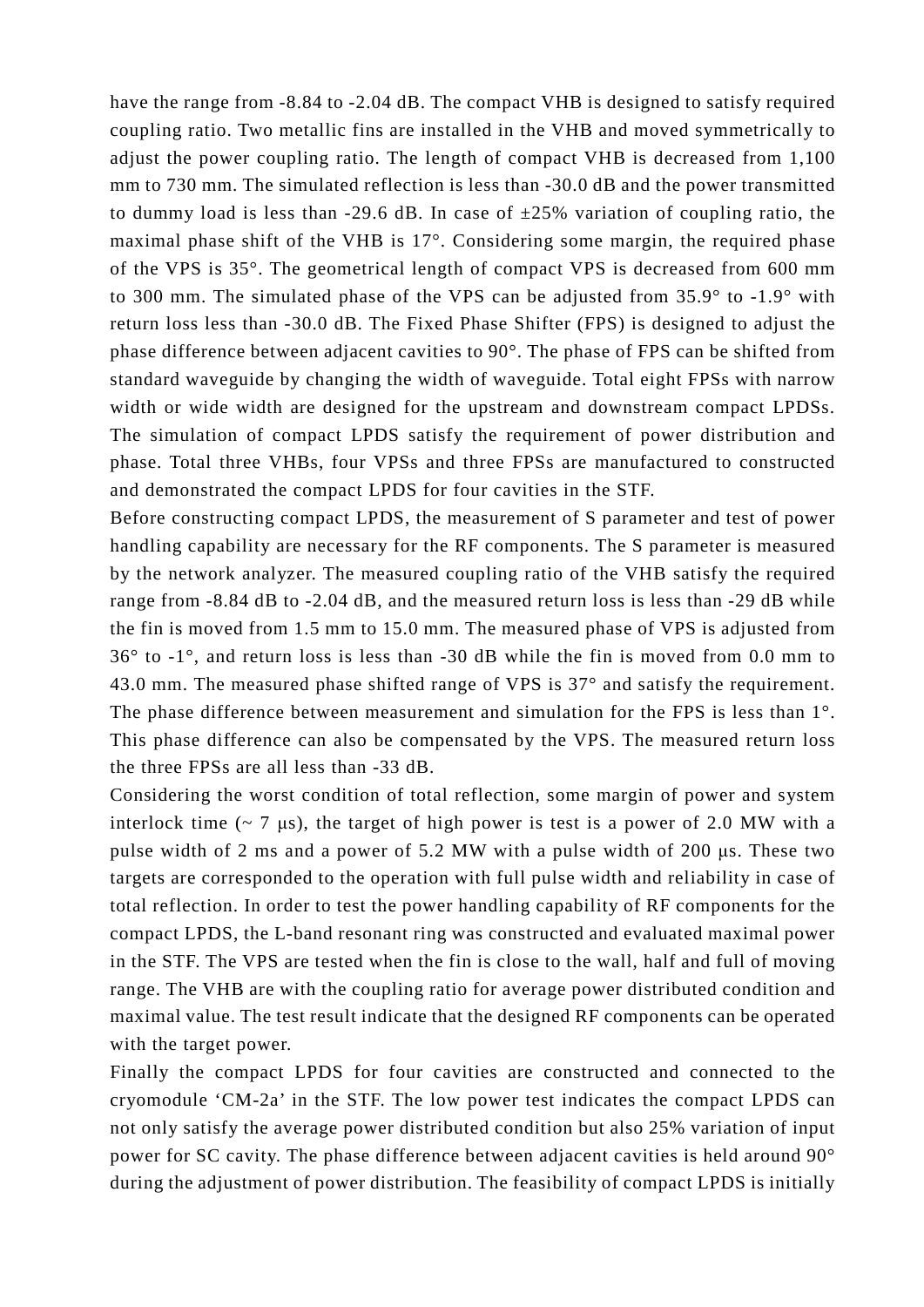demonstrated. The high power test and beam operation will be done in the next year to demonstrate the compact LPDS completely. The operated procedure of compact LPDS is presented to be the preparation for the beam operation.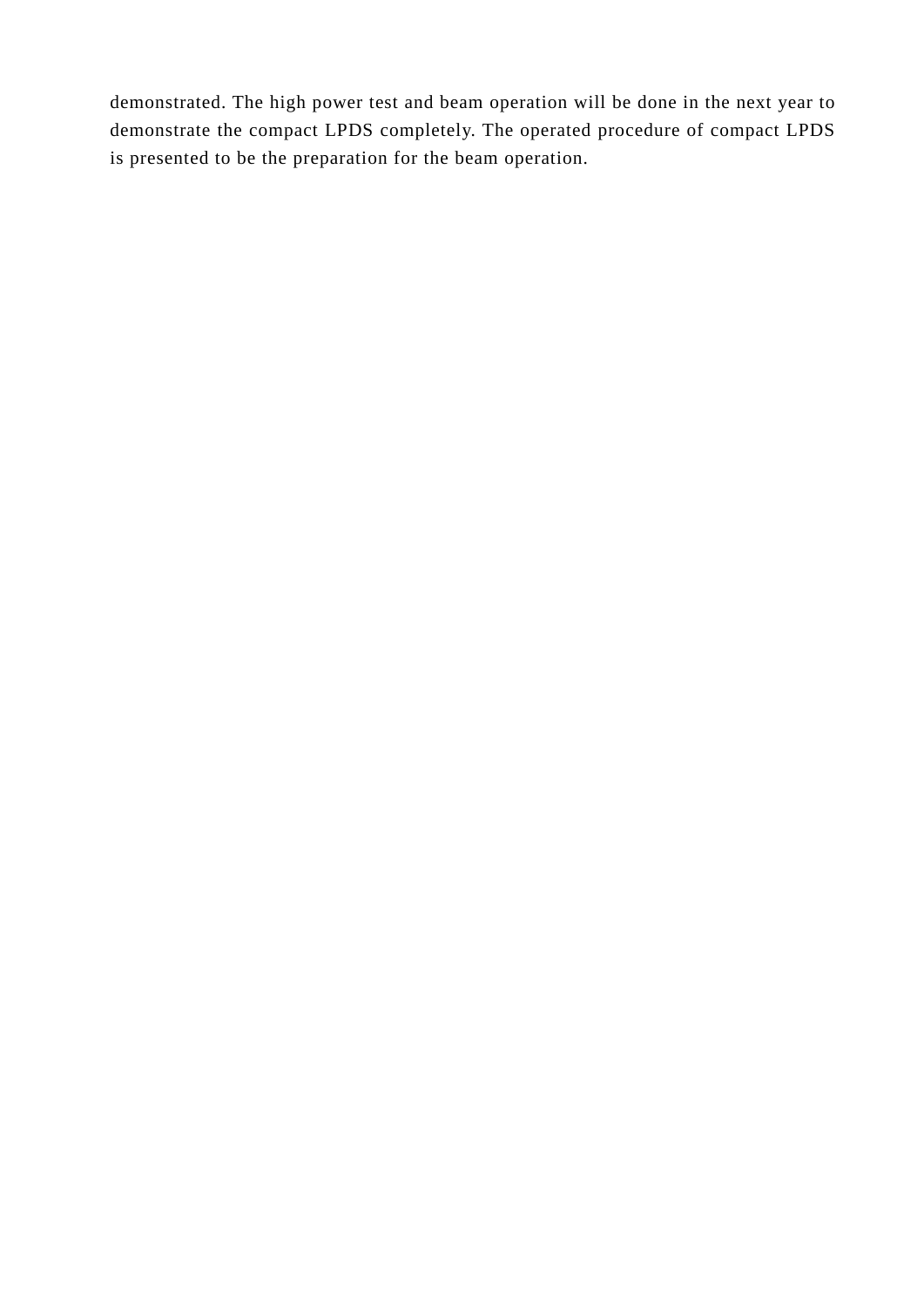Results of the doctoral thesis screening

## 博士論文審査結果

氏 名 *<sup>E</sup>* Name in Full **Baiting DU** 

 $A$   $A$   $\mathbb{Z}$   $\mathbb{Z}$   $B$   $\mathbb{Z}$   $\mathbb{Z}$   $\mathbb{Z}$   $\mathbb{Z}$   $\mathbb{Z}$   $\mathbb{Z}$   $\mathbb{Z}$   $\mathbb{Z}$   $\mathbb{Z}$   $\mathbb{Z}$   $\mathbb{Z}$   $\mathbb{Z}$   $\mathbb{Z}$   $\mathbb{Z}$   $\mathbb{Z}$   $\mathbb{Z}$   $\mathbb{Z}$   $\mathbb{Z}$   $\mathbb{Z}$   $\mathbb{Z}$   $\mathbb{Z}$   $\$ *<sup>A</sup>* Development of Compact Local Power Distribution System for the International Linear Collider

国際リニアコライダー(International Linear Collider, ILC)では、10MW クライストロン で 39 台の超伝導空洞に RF を供給する高周波系を約 240 ユニット用いて電子と陽電子を衝突 エネルギー250GeV まで加速させる。クライストロンから空洞まで RF を供給する高周波電力 分配系は、13 台の空洞に対して 4 台、4 台、5 台と線形に接続した局所電力分配系(Local Power Distribution System, LPDS)の 3 セットの構成となっている。この LPDS は電子・陽電子を 効率よく加速するために、①各超伝導空洞を最大電界近くで運転するための電力調整機構、② ビームを最大加速位相で運転するための位相調整機構、③これらを遠隔で制御する機器が必要 とされる。ILC の技術設計報告書で示されている LPDS では、可変移相器での移相量が大き く、結果その構造が大きくなり、ひいてはトンネルへの空洞インストール時に問題となること が分かってきた。

出願者である Du 氏は、本論文の中で、まず技術設計報告書での LPDS の構成を見直し適格 な固定移相器を随所に挿入配置することで、空洞への電力位相調整量を小さくでき、LPDS 全 体としてコンパクトな構成へ変更できる Compact LPDS を新たに提示している。続いてシミ ュレーションを活用して最適化された可変分配器、可変移相器、固定移相器の具体的な設計を おこない、それに基づいて各機器を製作したことを述べている。さらにそれらがいずれも ILC で要求される性能を満たすことを、構築したレゾナントリングでの大電力試験により示してい る。一般的に高電力での運転時には、高周波放電などの異常が時折発生するのが普通である。 レゾナントリングでの試験では、ILC 仕様に準拠した異常検知システムからのインターロック 信号によって大電力高周波を遮断し、大電力運転が問題なくできることを明らかにしている。 また、機器の健全性が運転後にも損なわれていないことも確認している。論文の最後に、こう して開発に成功した機器と既存ダミーロード等を組み合わせて 4 空洞向けの LPDS を実際に 組立てて、システムが予定通りの性能を有することを低電力測定で確認している。今後、LPDS へ大電力を投入して性能評価をおこなえる段階に至ったと述べたところで論文は終わる。

ここで一例として、可変分配器をとりあげ、すこし細かく説明してみる。分配器とは、入力 されたパワーを決められた分岐比で、二つに分けて出力するマイクロ波機器である。分岐比を (運転の状況に応じて、連続的に)変更できる機能を持つものがここでいう可変分配器である。 ILC の LPDS に要求される分配器の分岐比は、それがどこに置かれるかよって-8.8dB~-2.0dB (0.13~0.63)の広い範囲に分布する。氏は、まずその範囲をすべてカバーできる単一の可変 分配器が設計可能であることを明らかにした。続いて、実機の製造と高電力試験を行ない、そ れが ILC で要求される仕様を満たす性能を持つことを確かめたのである。